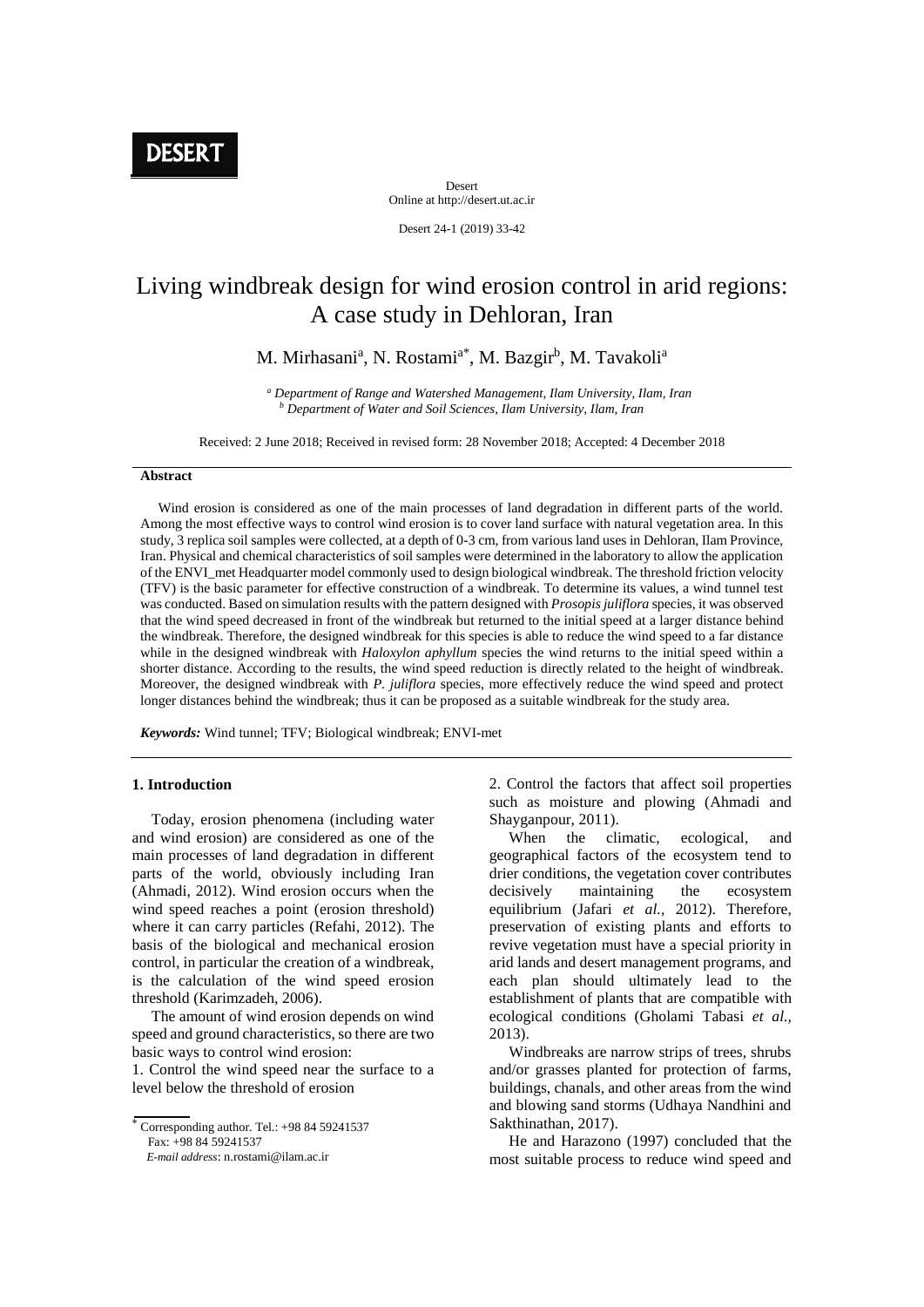prevent the erosion and movement of sandy soils is to plant vegetation on sandy soils. Furthermore, windbreak trees can reduce carbon emissions (Baallesteros-Possu *et al.,* 2017). Therefore, essential and effective measures must be taken to control sand dune movement and fix them permanently by cost-effective methods (Nosrati *et al.,* 2017).

 Shamsutdinov *et al.,* (2016) evaluated the pattern of changes in ecological factors like illumination level, air and soil temperatures, humus and salt contents in the soil in a phytogenic field of *H. aphyllum* in self-sown saxaul stands spontaneously formed in areas between shelterbelts. Their results showed that the environment-forming influence of this species leads to noticeable changes in the air and soil moisture, temperature regimes, light regime, salt contents, and soil humus.

 Reducing wind speed to 50% leads to decreasing the wind erosion to one-eighth of the initial speed (Hagen, 1996). As a principle, a good windbreak can protect an area up to 10 times its height (Ahmadi, 2012). Studies and experiments have shown that one or two rows of tall and thick grass plants with 9m intervals can reduce wind speed and wind erosion up to 90% (criteria and principles for the construction of a biological windbreak, 2015). The windbreaks guide the blowing wind upwards, which, after a certain distance - depending on the height of the windbreak – will return to surface level (Arazi *et al.,* 2011). So far, several studies have been conducted on the reduction of wind erosion due to the creation of windbreaks. These include the studies by Mohammad *et al.,* (1996) in Sudan, Foereid *et al.,* (2002) in Denmark, Cornelis and Gabriels (2005) in Belgium, along with Ghasemi *et al.,* (2011) and Madadi zadeh *et al.* (2014) in Iran.

 In Iran, afforestation was first started in 1959 in Albaji area of Ahvaz in order to stabilize sandy dunes. Then, this strategy was developed on a large scale in the central and southern parts of the country. What is nowadays introduced as stabilization of sandy dunes using plant species dates back to 59 years ago, which was initiated and continued by planting species such as *Haloxylon* (Ekhtesasi, 2004).

 In designing of a suitable windbreak, the following points should be considered:

i) selection of windbreak trees according to the climatic and geographical conditions of the site

ii) studying the soil, especially in terms of structure and texture, in order to determine the threshold velocity of erosion as well as the EC and pH

iii) the maximum wind speed and its main direction

iv) the distance between windbreak rows, length, width, and density of the windbreaks (Kardavani, 1994).

 Dehloran city (Figure 1) has a critical wind erosion problem. This research tried to design an optimum windbreak for the study area using the ENVI-met Headquarter model which is a threedimensional microclimate model designed to simulate the surface-plant-air interactions in urban environment by numerical computer simulations using the best techniques and methods in microclimate modelling. As a novelty, we applied this model for designing windbreaks in a desert area. The main point of this model is that it simulates the main atmospheric interactions of the study area based on physical rules, such as fluid dynamics and thermodynamics laws (Bruse, 2009).

## **2. Materials and Methods**

#### *2.1. The Study area*

 The Ain-Khosh watershed in Ilam province is located between 47° 33' 39"E and 47° 43' 33"E longitudes and 32° 27' 25''N to 32° 40' 19''N latitudes (Figure 1). Geologically, the study area is located in the folded Zagros zone, southwest of Iran. All formations of the region belong to the Cenozoic period; therefore, the studied area is quite young and has a high sensitivity to wind and water erosion. The geological formations of this region include the sandstone of Aghajari (Mplaj) and the Plbra sections, distributed in the southern regions. Sediment transport, by rainstorms and floods, occurs in numerous oueds of the region in the lower slopes and central, eastern, and western parts of the region, which in warm seasons have a high sensitivity to wind erosion.

 The rainfall regime of the study area is Mediterranean, with an average annual rainfall of 279.8 mm distributed unevenly in temporal and spatial scale; maximum precipitation occurs in January and February. Average annual temperature across the region is  $26.2^{\degree}$ C, and based on available data, average annual potential evaporation is 3857.5 mm. According to the De-Martonne classification, the climate of region is dry warm. Winds blow, dominantly westward, across the region with a mean speed of 1.7 knots (Ilam Meteorological Organization, 2016).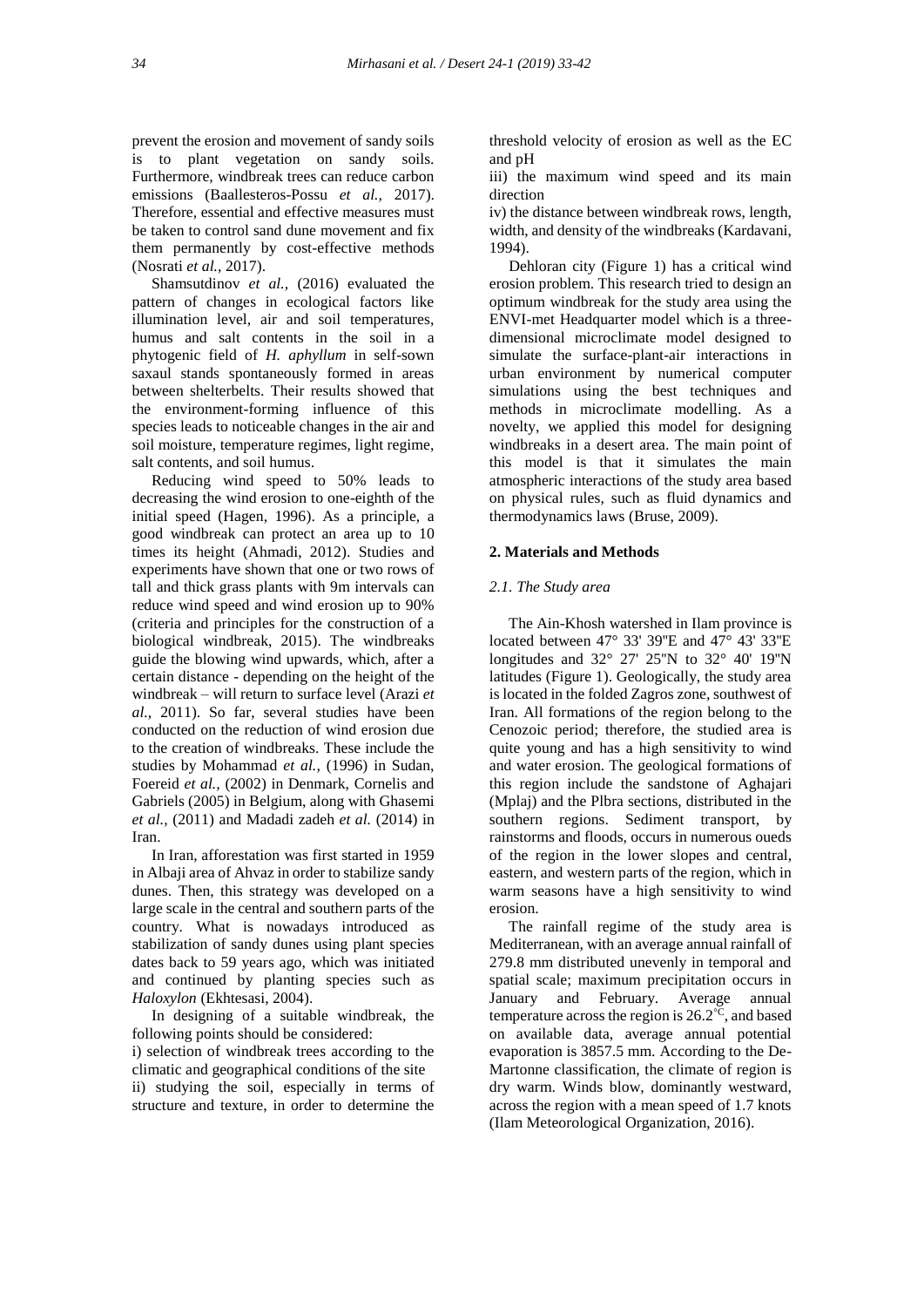

Fig. 1. Location of study area in Iran and Ilam Province

## *2.2. Research Method*

 As the first step, satellite imagery was used to determine existing land coverage across the study area, including *Ziziphus Nummularia* (Burm. f) Wight & Arn. natural forests, agricultural lands, rangelands, planted *Prosopis Juliflora* (Swartz) DC. forests, and sand dunes. Then, soil samples were collected from every different land use coverage at a depth of 0- 3 cm in 3 replications.

## *2.2.1. Laboratory studies*

 The soil samples were exposed to dry air before soil physical properties tests. Then, soil texture was evaluated by the hydrometry method,

Bulk Density (BD) by the cylinder method, and soil moisture by weighing method. Regarding chemical properties, dissolved Na-cation was determined using flame photometer, Ca and Mg cations contents were evaluated through titration (Rhoades, 1982), pH of soil was measured by a pH meter, EC of saturated extraction by EC meter, Organic Carbon (OC) content by Walkley and Black (1934) method, and lime content by titration method (Pansu and Gautheyrou, 2007).

## *2.2.2. Wind tunnel experiments*

 In this research, a wind tunnel at Agriculture Faculty of Ilam University was used. This machine consists of four main parts: 1) engine, propeller, and the laminar plate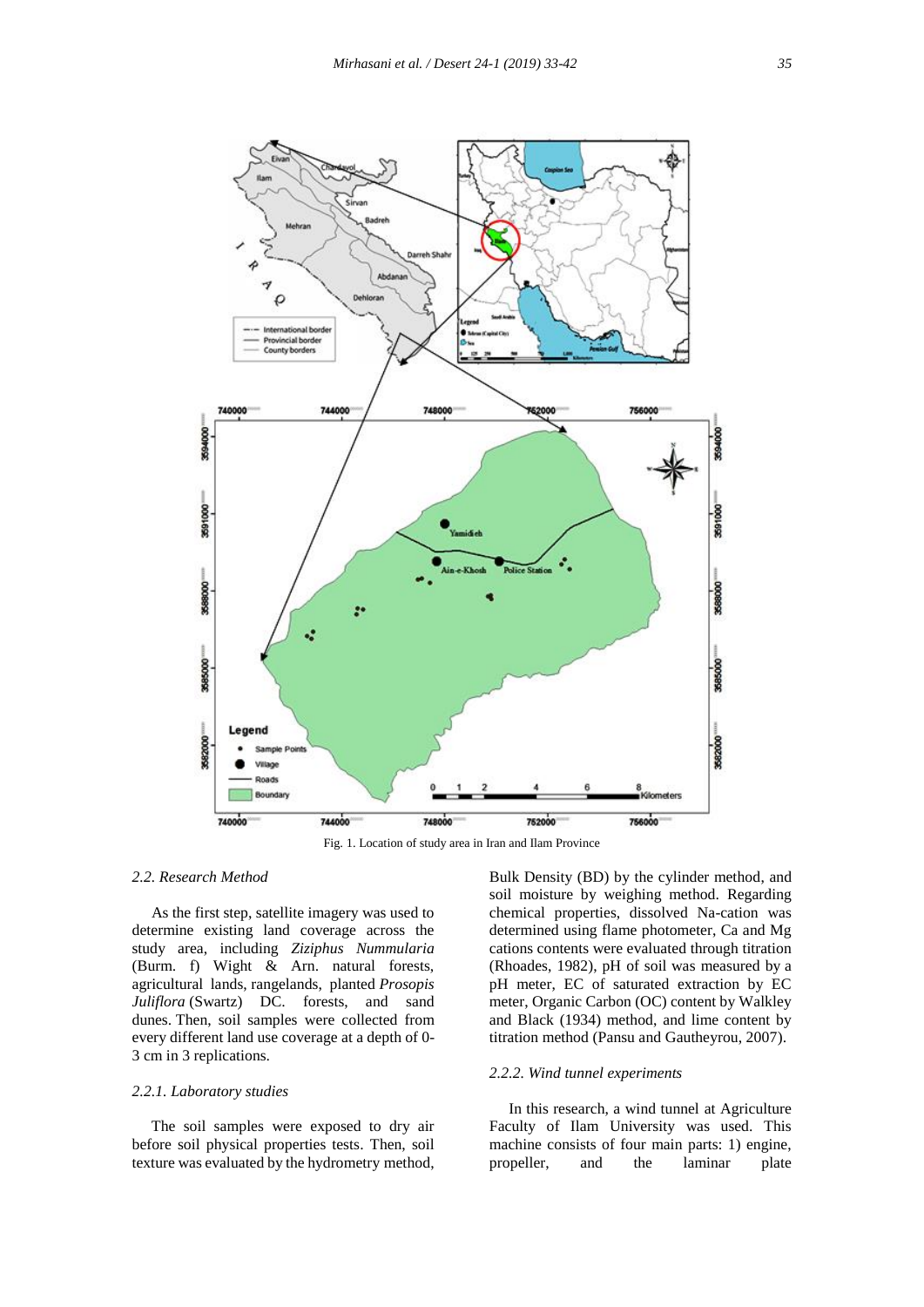to unilaterally control the wind speed; 2) main body of the wind tunnel, which is made up of galvanized and fiberglass components to observe the effect of wind on soil samples and assess the wind speed using an anemometer device; 3) outlet, throughout which soil particles leave the tunnel; and 4) inverter, which is a high-power electronic oscillator controlled by changing its power voltage to simulate the desired wind speed (Figure 2) (Bazgir and Namdar Khojasteh, 2017). The wind tunnel can create wind speeds up to 20 m/s at 30 centimeters above the soil surface. To determine the threshold velocity, undisturbed sandy surface soil were placed in the wind tunnel. Then, by adjusting the flow rate of the wind,

which was made possible by the inverter, threshold velocity was measured using the manometer. Afterwards, wind velocity was increased gradually, and the threshold velocity was determined as the velocity at which the first particle began to move (observed by naked eye and also by photography with a high-sensitivity camera).

Soil samples (3 replicas) were exposed to 4 wind speeds of 2, 9, 16 m/s and the wind erosion threshold speed for 5 minutes at each speed. Wind tunnel experiments revealed that the most erodible soil was sandy soil, so windbreaks were designed to face sandy soils characteristics.



Fig. 2. A: Soil sample, B: Anemometer, C: Wind tunnel

## *2.2.3. Selecting the appropriate tree species for windbreak design*

 In this study, among the common species used in the stabilization of sandy soil, two types of *Prosopis juliflora* and *H. aphyllum* were selected for simulation. Also, during past years, this species was planted by Forest, Range and Watershed Management Organization of Ilam and revealed a good adaptation with the presentday conditions of the region.

## *2.2.3.1. Prosopis juliflora*

 *Prosopis juliflora* is a spiny shrub or small tree of the family *Mimosaceae* which grows to a height of up to 12 meters, or more, in appropriate conditions (Najafi Tireh Shabankareh, 2007). This shrub is bulky with a large canopy and grow in warm, humid weather but is very vulnerable to frost (Elnur Elsiding, 2006). Because it can withstand temperatures above  $50^{\circ}$ C, it is used for sand fixation in desertic environments (Jazirei, 2007, quoted by Akbarian and Biniaz, 2012). Between 2005 and 2009, *P. juliflora* species were planted in the study area (Fig. 3). Despite some spatial irregularity, they play an effective role in reducing wind erosion in the field.



Fig. 3. *P. juliflora* in Ain-Khosh, Dehloran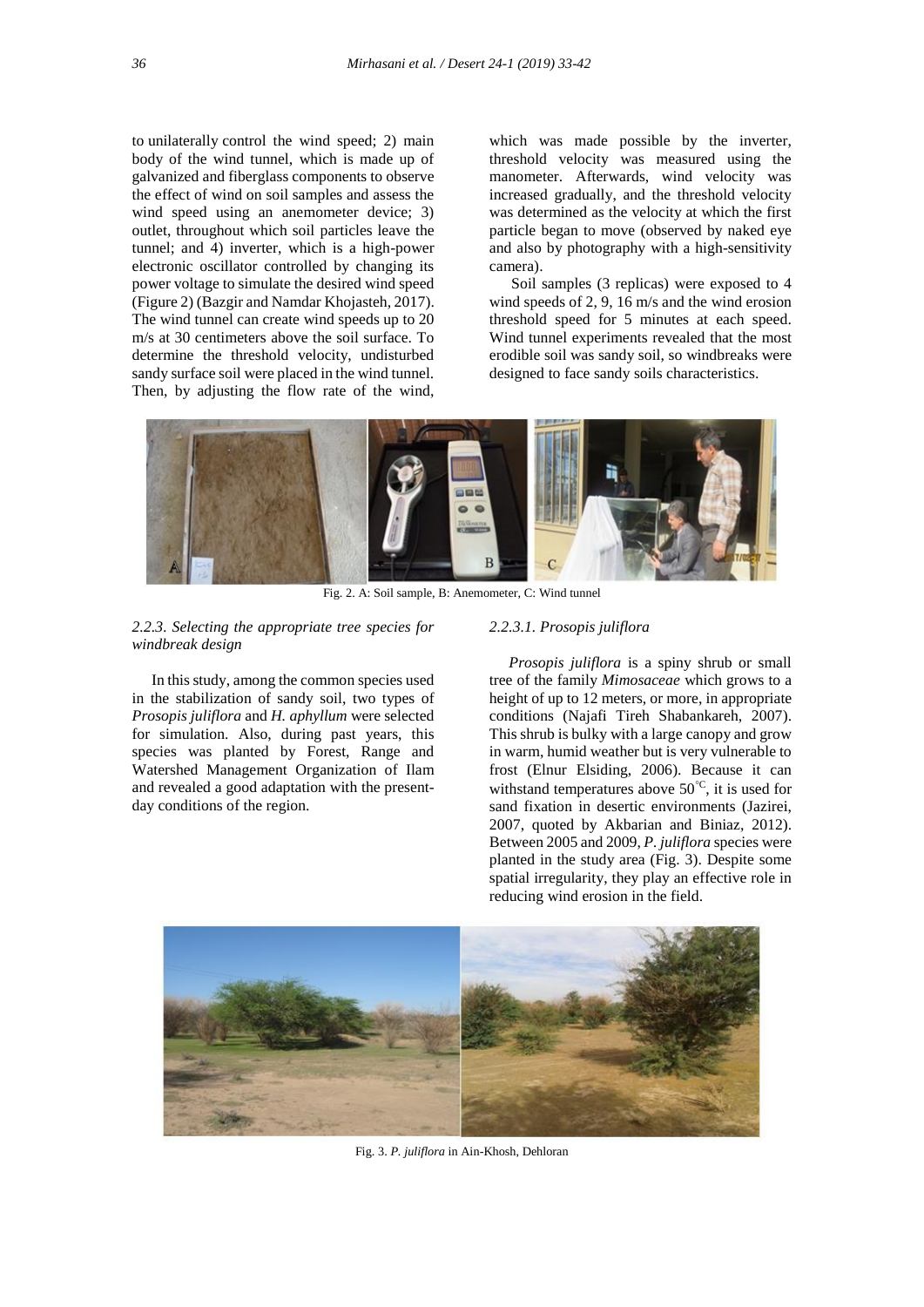## *2.2.3.2. Haloxylon aphyllum*

 Haloxylon species has three main types of xerophyte, halophyte, and psammophytes and is widely used in biological stabilization of sandy areas. According to the botanists, *Haloxylon* contains three important species of *H. persicum, H. aphyllum* and *H. ammodendron* (Bahrami *et al.,* 2004 and Safarnejad, 2006). Studies have shown that *H. aphyllum*, unlike other species, has a good adaptation to loamy silt and highly salty lands, and the value of its forage is twice as *H. ammodendron* (Le Houerou, 1985). Therefore, in this study, among different species, *H. aphyllum* was selected. Moreover, this species grows in the deserts and sandy areas of the southern, eastern, and central parts of Iran (Alipour, 2002). In areas where rainwater is less than 100mm, it provides the required groundwater (Ekhtesasi, 2004).

## *2.2.4. ENVI-met Head quarantine model*

 The ENVI-met software is a non-hydrostatic 3D model. It provides a wide range of modeled

|                 | Tables 1. Model input data for the study area |
|-----------------|-----------------------------------------------|
| Simulation time | Simulation Date                               |

variables that calculate the energy currents (long and short wavelengths, latent and sensible heats). This model calculates the weather conditions (temperature, wind, and humidity) at different levels and range of structures (buildings, types of vegetation, types of impervious and impenetrable surfaces) (Rezazadeh and Aghajan Biglou, 2012). ENVI-met software includes five software groups: Atmospheric model, Surface model, Vegetation model using LAD (Leaf Area Density) and RAD (Root Area Density) indices, Soil model, and Bio-meteorological model (Bruse and Fleer, 1998).

# *2.2.5. Setting the conditions of the ENVI-met model*

 The initial data required to run the model is based on the geographic location of the study area (latitude and longitude), soil texture, air temperature conditions, wind velocity and direction, and relative humidity (Tables 1 and 2).

|                   | Simulation time                                 | Simulation Date   | Soil texture     | Geographical location           |         |
|-------------------|-------------------------------------------------|-------------------|------------------|---------------------------------|---------|
|                   | 8:00                                            | 05.08.2017        | Sandy            | $47^{\circ}33' - 32^{\circ}27'$ |         |
|                   |                                                 |                   |                  |                                 |         |
|                   | Table 2. The atmospheric data used for modeling |                   |                  |                                 |         |
|                   | Average                                         | Average maximum   | Average          | Average                         | Average |
| Wind<br>direction | maximum wind                                    | relative humidity | minimum relative | maximum                         | minimum |

North 16 32 13 323.15 306.15

## *2.2.6. Data analysis method*

 Leonardo software, which is a part of the ENVI-met model, was used to analyze wind tunnel data graphically. Results produced include wind speed and its changes, temperature, humidity, etc. These are necessary to plot the changes in height and in different axes direction. Also ENVI-met database provides a wide variety of plant species.

## **3. Results**

## *3.1. Average of soil properties and TFV*

 Tables 3 and 4 show the mean physical and chemical properties of soil. Soil analysis showed that the soil was sandy and light-textured and its low organic matter, moisture, calcium, and magnesium lead to the lack of concrete and adhesive between sand particles; therefore, it became sensitive to wind erosion.

 Table 5 shows the mean wind speed erosion threshold in the study area. Its average speed of the erosion threshold is 4.84 m/s.

|  |  |  |  | Table 3. Average physical properties of soil |  |
|--|--|--|--|----------------------------------------------|--|
|--|--|--|--|----------------------------------------------|--|

 $BD$  Clay (%) Silt (%) Sand (%) Land cover  $(g/cm<sup>3</sup>)$ MWD  $P(\%)$  SP $(\%)$ (mm) CS  $(kg/cm<sup>2</sup>)$ 0.616 1.42 44 19.1 1.47 7.5 0.61 91.88 Sand dune Abbreviations: BD: Bulk Density, SP: Saturation Percentage, P: porosity, MWD: Mean Weight Diameter,

CS: compressive strength

|            | Table 4. Average soil chemical properties |              |                            |               |                     |                |                |           |
|------------|-------------------------------------------|--------------|----------------------------|---------------|---------------------|----------------|----------------|-----------|
| <b>SAR</b> | $Na$ (mg/l)                               | Mg<br>(mg/l) | Uа<br>(mg/l)               | OC(Z)         | $CaCO3(\lambda)$    | EC<br>(ms/cm)  | pН             | Land use  |
| 3.93       | 5.08                                      | 22.29        | 8.68                       | 128           | 25.58               | 0.334          | 7.87           | Sand dune |
| 111        | $FA$ $B1$                                 | $\sim$       | $\cdots$ $\alpha$ $\alpha$ | $\sim$ $\sim$ | $0 \pm 7$ $0 \pm 1$ | $\overline{1}$ | $\mathbf{r}$ . |           |

Abbreviations: EC: Electrical Conductivity, OC: Organic Carbon, SAR: Sodium Absorption Ratio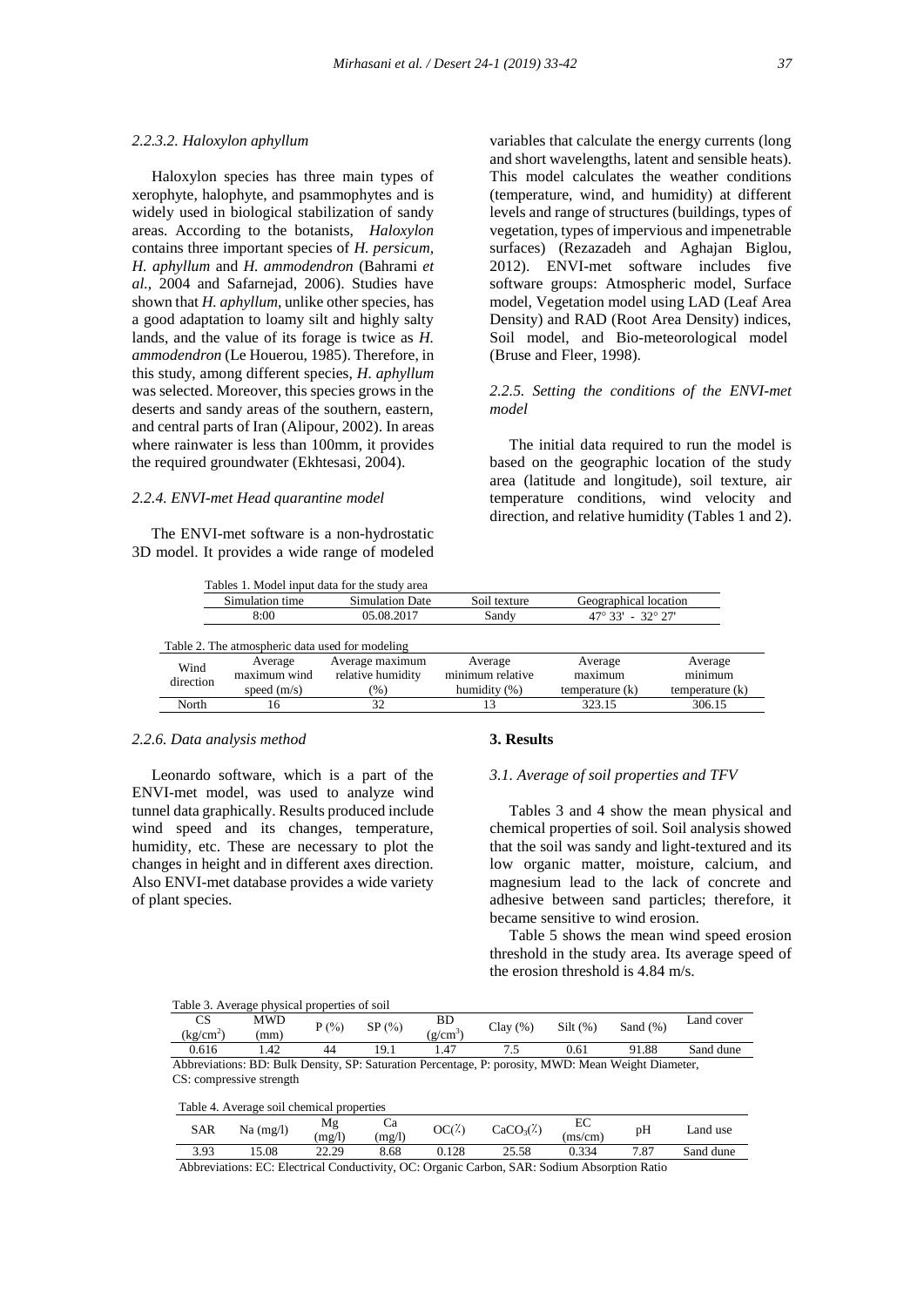| $\frac{1}{2}$    |            |  |
|------------------|------------|--|
| Land use         | <b>TFV</b> |  |
| sand dune point1 | 4.78       |  |
| sand dune point2 | 4.88       |  |
| sand dune point3 | 4.86       |  |
| Average          | 4.84       |  |

# *3.2. Simulation results in ENVI-met environment*

 Figure 4 illustrates the simulated plan for the *P. juliflora* at 3 meters above surface level. In this figure, the wind blows from the north and the

first row of the windbreak in front of the wind is the highest one. Also, Figure 5 display the wind velocity changes which derived from windbreak rows of *P. juliflora* species.



Fig. 5. Wind velocity changes by *P. juliflora* species - Horizonal axis (x/y)

 In this study, two species of *P. juliflora* with a height of 10 meters and a canopy width of about 5 meters, and a *H. ammodendron* with a height of 2 meters and a canopy width of about 3.5 meters were selected. For *P. juliflora*, a pattern with 6 rows of windbreaks, with 20 meter

interval between rows and the distance between each tree based on a canopy width of 5 meters (total of 126 trees per hectare) were considered. Figures 6 and 7 show simulated patterns for vertical axis patterns.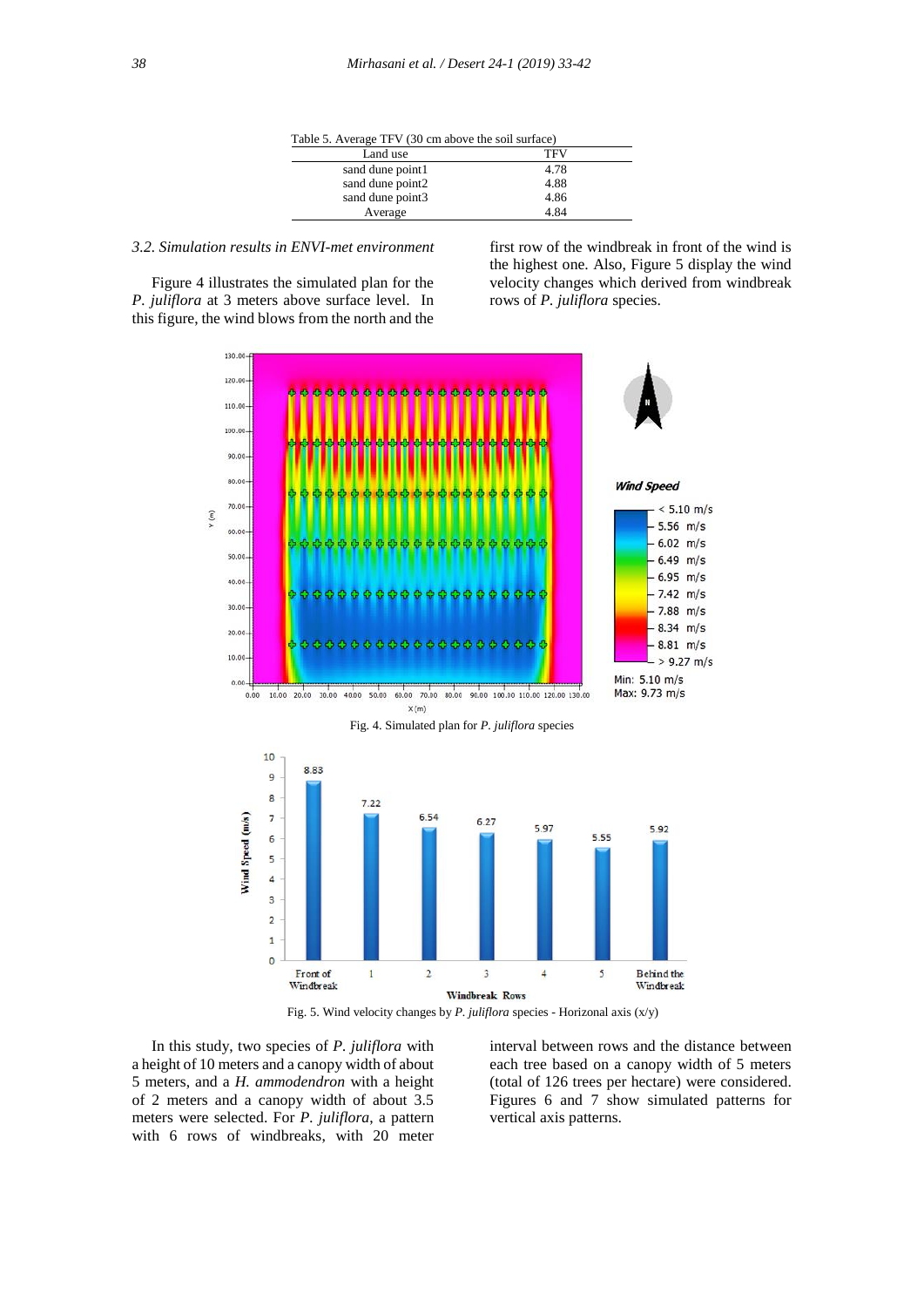





 Figures 6 and 7 exhibit the wind speed changes in front and across the windbreak, respectively. In the vertical axis of the windbreak, the maximum wind speed is about 14 m/s. The wind velocity decreases gradually after collision with the windbreak rows, and in the last row, the wind speed reaches about 4 m/s, which reduces the wind speed to less than the threshold

speed. After the last row, the wind speed begins to increase. Figure 8 shows a simulated plan for the *H. ammodendron* species at a height of 1 meter above surface level, in which the wind blows from the north and the highest row is the first row of the windbreak. Moreover, Figure 9 displays the wind velocity changes caused by the windbreak rows of *H. ammodendron* species.



Fig. 8. Simulated wind velocity plan for the *H. ammodendron*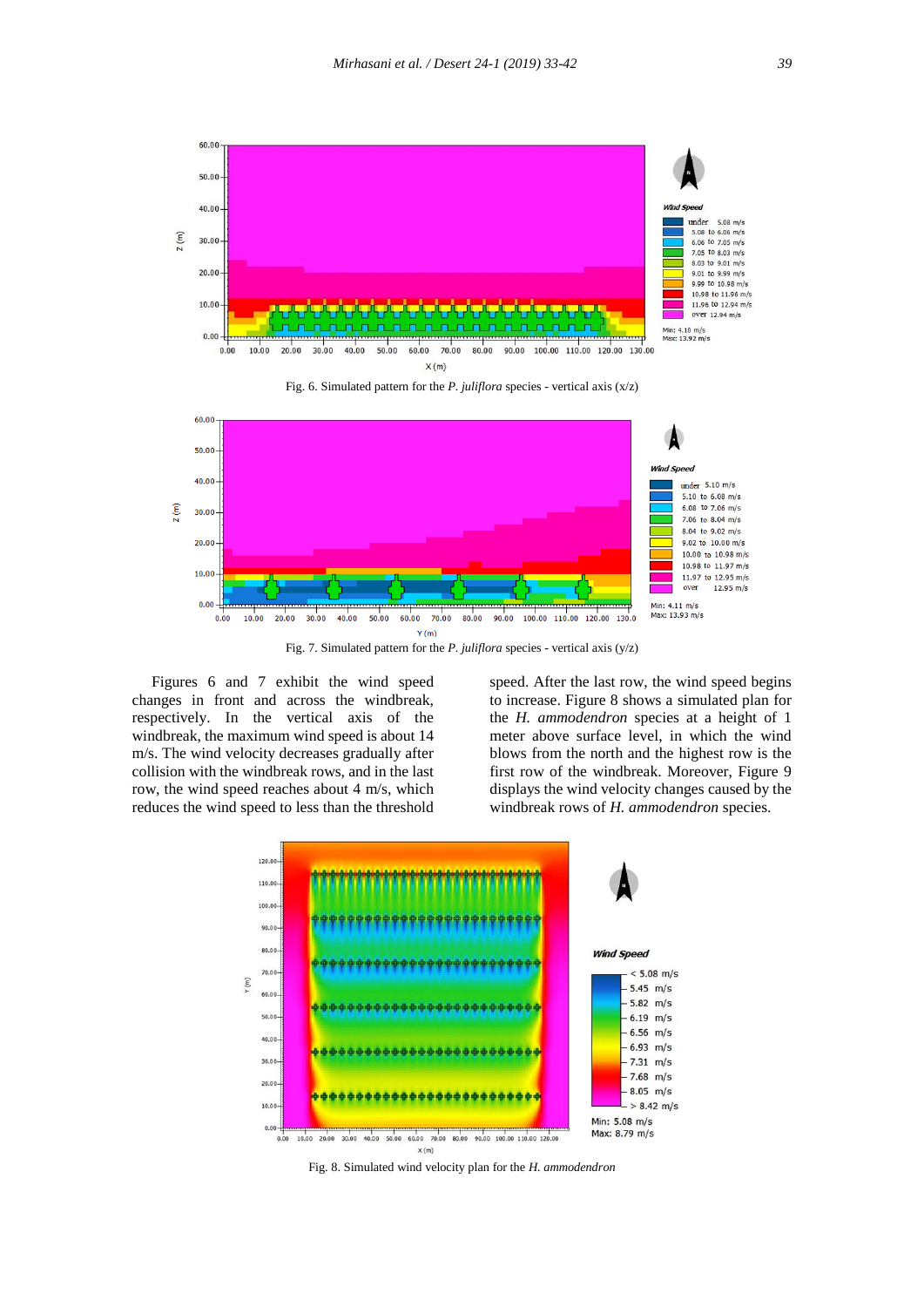

Fig. 9. Wind velocity changes by *H. ammodendron* species - Horizonal axis (x/y)

 For the *H. ammodendron* about 156 trees per hectare were considered, with a pattern with 6 rows of windbreaks, with 20 meter interval between rows and the distance of each tree based on a canopy width of 4 meters. Figure 9 presents

the wind speed variations at 1 meter above surface level. Figures 10 and 11 show the simulated patterns for the *H. ammodendron* in the vertical axis.



Fig. 10. Simulated pattern for the *H. ammodendron* species - vertical axis (x/z)



Fig. 11. Simulated pattern for the *H. ammodendron* species - vertical axis (y/z)

 In Figures 10 and 11, wind speed variations are shown on the front and alongside of the windbreak, in which the vertical axis of the windbreak, the maximum and minimum wind speeds are about 14 m/s and 5 m/s, respectively.

## **4. Discussion**

 The results of wind tunnel tests indicated that the average wind speed erosion threshold for the study area is about 4.84 m/s. Based on the simulation results, in a pattern designed with 10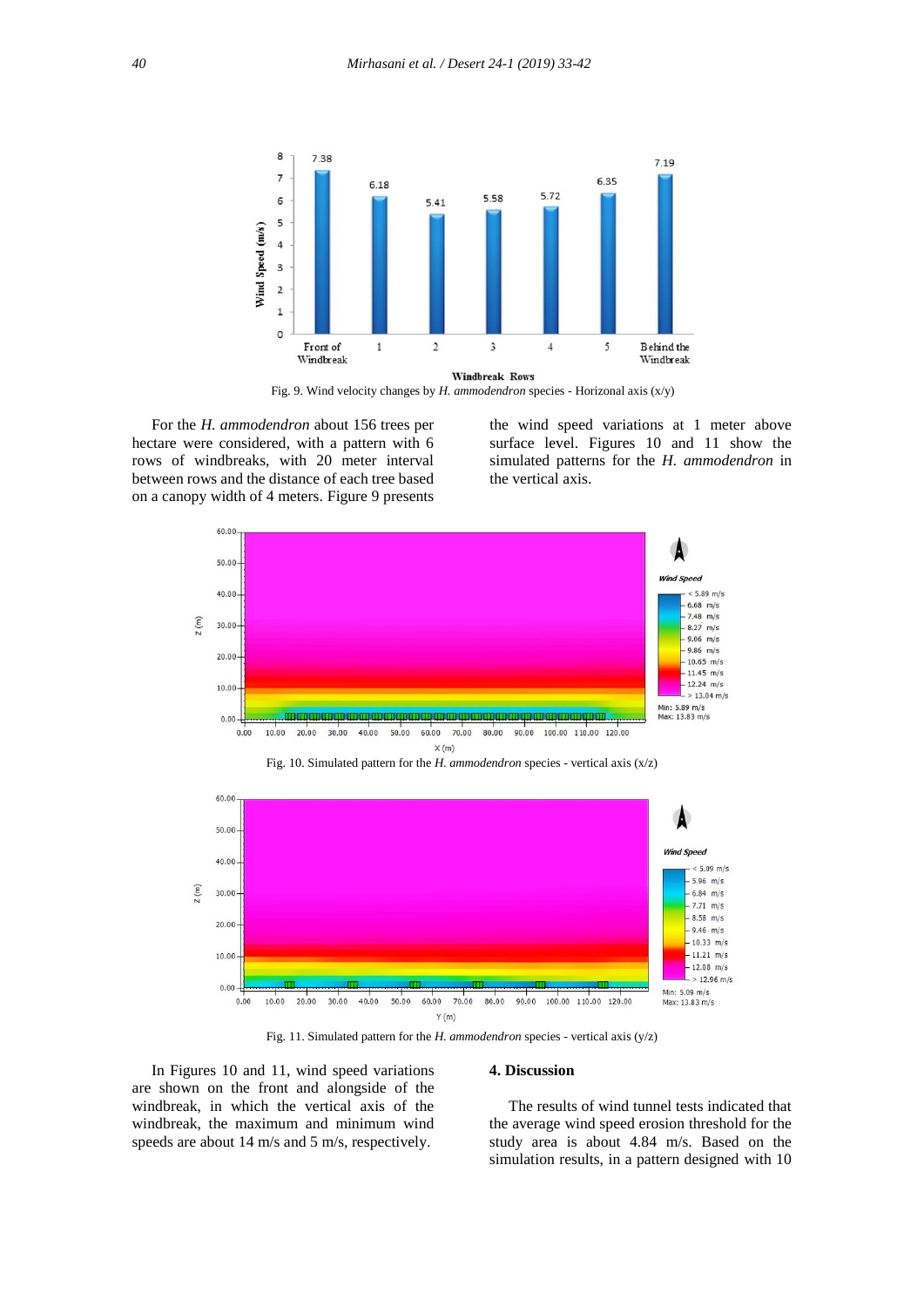meter height *P. juliflora* with (Fig. 4), at 3-meterabove surface level, the wind speed decreased to 8.83 m/s in front of the first row (Figure 5).

 Between 20 to 60m behind the first row of the windbreak (h= height of *P. juliflora*), the wind speed decreased slightly, but at 80 to 120m it starts to decrease at a faster rate. The wind at 100m behind the first row of the windbreak had the highest decrease. However, in the pattern designed with *H. ammodendron* at 2 meters height (Figure 11), in front of the first row and at 1 meter above surface level, the wind speed decreased to 7.38 m/s (Figure 9).

 On the other case study, 40 to 60m behind the first row of the windbreak (h= height of *H. ammodendron*), the wind speed decreased to 5.69 m/s. However, the highest wind speed decrease occured behind the second row of the windbreak. From the 80m behind the first row, the wind speed accelerateed rapidly and approacheed the initial speed. The results of this study are in agreement with the results of Cook & Goyens (2008); Madadi zadeh *et al.,* (2014), and Refahi (2012).

 In the pattern designed for *P. juliflora,* the initial wind speed started to decrease from 80- 120m before the first windbreak row. The simulation results also showed that in the designed pattern for *P. juliflora*, and in contrast to the *H. ammodendron*, the wind speed decreased in front of the windbreak but it reached the initial speed more slowly after the windbreak. This suggests that the designed windbreak for P. juliflora will be able to reduce the wind in larger distances from the initial windbreak.

 In patterns designed in vertical axes for *P. juliflora* and *H. ammodendron* species (Figures 6, 7, 10 and 11), the minimum wind speed is about 11.4 and 5.8 m/s, respectively. Therefore, based on the results of wind tunnels and these figures, it can be concluded that the simulated pattern for the *P. juliflora* could reduce the wind speed from 16 m/s to less than the TFV (4.11  $m/s$ ).

#### **5. Conclusion**

 According to the simulation results, it seems that the designed windbreak of *P. juliflora* which protects more distance behind the initial windbreak and effectively reduces the wind speed, can be proposed as a suitable windbreak for the study area. But more studies are needed in this area and all aspects of the adaptation should be considered.

 The wind speed reduction is directly related to the height of the windbreak, and the higher windbreak leads to less wind speed, less wind erosion, and more protected area.

 Finally, the designed windbreak for *P. juliflora* acts as a non-dense windbreak, so that the wind speed decreases gradually after the initial windbreak, and in a longer time and distance it approaches the initial speed and its effect is far away. But the *H. ammodendron* is similar to a dense windbreak; the wind speed is significantly reduced before the windbreak, and after the initial windbreak, the speed of the wind is reduced rapidly and behind the windbreak it quickly returns to the initial speed.

 In this research, among the species used in seedling for stablization of sandy soils, *P. juliflora* and *H. ammodendron* species were selected for simulation, but in the study area, there are other species such as ash, *Ziziphus sp., Tamarix sp., Eucalyptus sp.,* etc. So, evaluation of the impact of these trees, along with other issues such as socio-economic issues, underground water levels, etc., can provide a suitable way to improve the condition of the desert areas.

## **Acknowledgment**

 We thank Pedro J. M. Costa, Postdoctoral Research Fellow and Invited Lecturer, Instituto D. Luiz and Departamento de Geologia, Faculdade de Ciências, Universidade de Lisboa, Portugal for assistance with sedimentological interpretation and comments that greatly improved the manuscript.

## **References**

- Ahmadi, H., 2012. Applied Geomorphology, Tehran University Press, vol. 2, 706 P.
- Ahmadi, A., N. Shayganpour, 2011. Wind erosion and its control methods in arid and semi-arid regions of Iran. The 2<sup>nd</sup> national conference on wind erosion and dust storms, Yazd. 16-17 February.
- Akbariyan, M., M. Biniaz, 2012. Evaluation of plant species used in wind erosion control (Case Study: Jask city, Hormozgan province), Environmental Erosion Research, 1; 29-42.
- Alipour, Gh., 2002. Introduction of suitable plants for desert and tropical regions recovery, Tehran, Sobhan Publishers, 108 P.
- Arazi, A., M.H. Emtehani, M.R. Ekhtesasi, H. Sodaeezadeh, 2011. The effect of tree sprawls on the yield of crops in arid regions, the 2nd wind erosion and storm dust storm conference, Yazd. 16-17 February.
- Bahrami, A., M. Jariani, Sh. Mohammad Khan, 2004. Haloxylon and its role in controlling wind erosion, Proceedings of the National Conference on Halal and Halalism in Iran. Kerman, 64-65.
- Ballesteros-Possu, W., J. R. Brandle, M. Schoeneberger, 2017. Potential of Windbreak Trees to Reduce Carbon Emissions by Agricultural Operations in the US, Forests, 8; 138; https://doi.org/10.3390/f8050138.